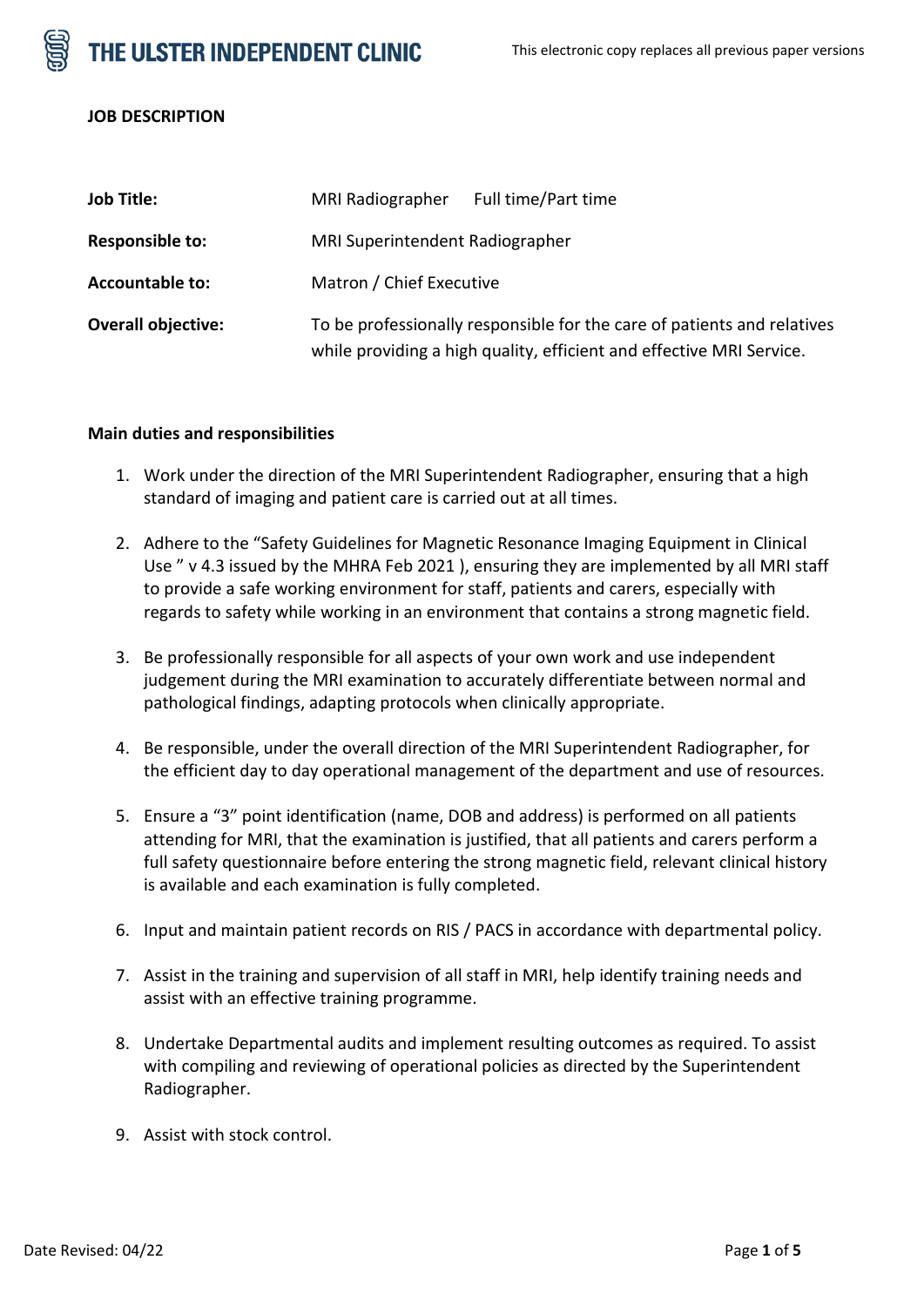THE ULSTER INDEPENDENT CLINIC

- 10. Participate in a Quality Assurance programme and be responsible for the operational aspects of quality in MRI.
- 11. Take part in annual Performance Review process.
- 12. Participate in flexible working arrangements to include a shift Rota system, weekend working and Bank holidays if required.

## **General Duties:**

- 1. Read, understand and adhere to all Ulster Independent Clinic policies and procedures.
- 2. Communicate effectively with all users of the service, being courteous and respectful and ensure confidentiality, at all times.
- 3. Actively participate and contribute to the continuous improvement of the service.
- 4. Attend all mandatory in-service training and lectures.
- 5. Comply with the Ulster Independent Equal Opportunities Policy at all times.
- 6. Carry out all duties & responsibilities in accordance with Health & Safety policies and statutory regulations.
- 7. Be responsible for own professional development and maintenance of knowledge and skills according to professional guidelines.
- 8. Adhere to and abide by professional code at all times.

*The above is not an exhaustive list of duties and should be regarded as providing guidelines in which the individual works. This job description is subject to review in light of changing circumstances and operational requirements.*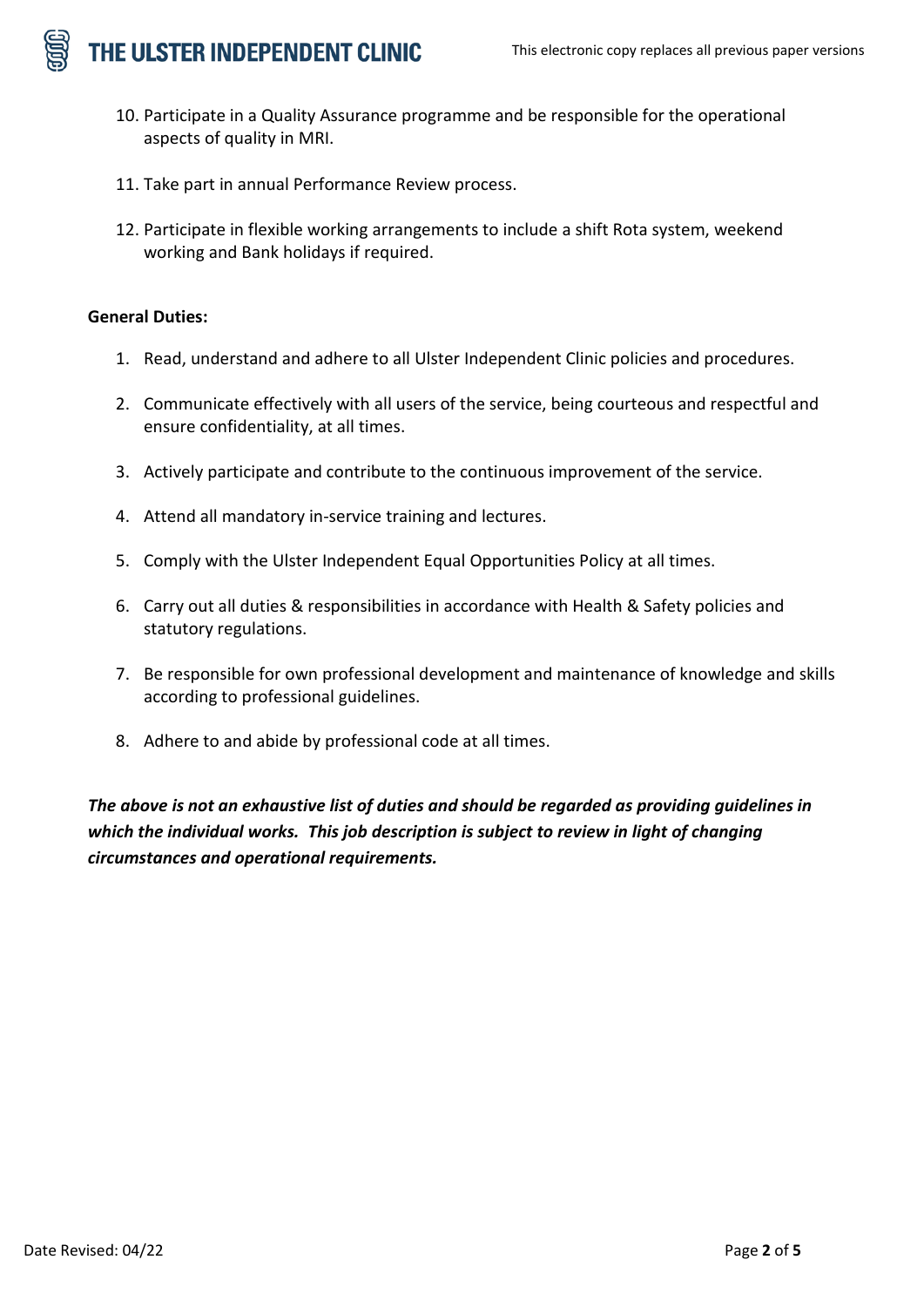

| <b>CATEGORY</b>     | <b>ESSENTIAL</b>                       | <b>DESIRABLE</b>                 |
|---------------------|----------------------------------------|----------------------------------|
| <b>Experience</b>   | 4 years post-graduation experience     | Possess a post graduate          |
|                     | with at least 2 years substantive MRI  | qualification in MRI.            |
|                     | experience.                            |                                  |
|                     | Have relevant and current              |                                  |
|                     |                                        |                                  |
|                     | knowledge of MRI gained through        |                                  |
|                     | experience of routine and complex      |                                  |
|                     | examinations.                          |                                  |
|                     | Knowledge of contrast agents and       | Have a certificate of            |
|                     | their effects, adverse reactions and   | competence in administering      |
|                     | contra indications.                    | Intravenous injections. If not,  |
|                     |                                        | be willing to attend training to |
|                     | Experience in using patient            | achieve this.                    |
|                     | information systems and computer       |                                  |
|                     | literate.                              |                                  |
|                     |                                        |                                  |
| <b>Competencies</b> |                                        |                                  |
|                     | Self-motivated                         |                                  |
|                     | Have the ability to prioritise and     |                                  |
|                     | manage time effectively.               |                                  |
|                     |                                        |                                  |
|                     | Strong interpersonal skills, excellent |                                  |
|                     | verbal and written communication,      |                                  |
|                     | empathetic and patient focused.        |                                  |
|                     |                                        |                                  |
|                     |                                        |                                  |

## **Personnel Specification**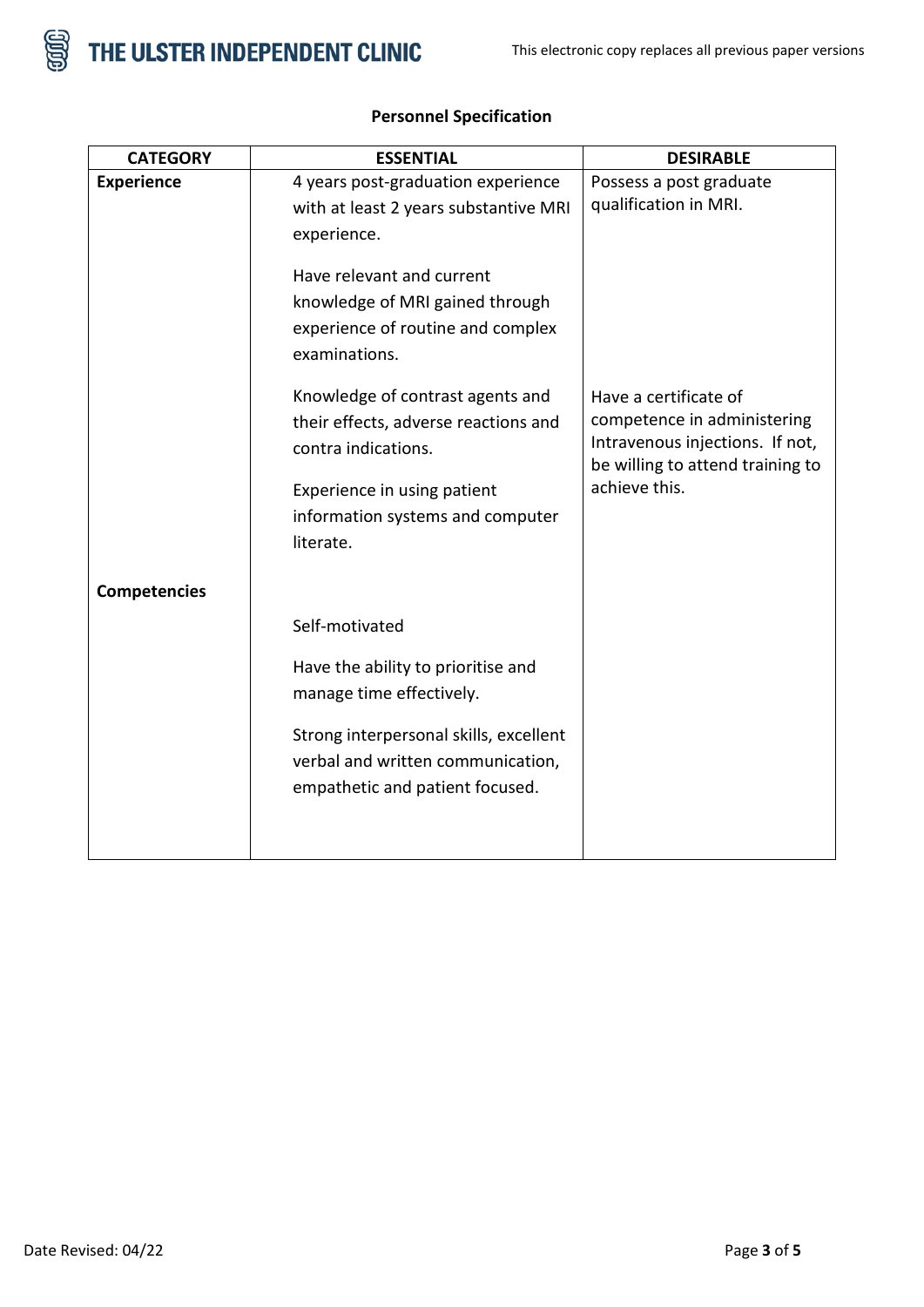



| <b>CATEGORY</b>                                   | <b>ESSENTIAL</b>                                                                                                                                                                                                                                                                                                                                                                                                                          | <b>DESIRABLE</b>                                                                                                             |
|---------------------------------------------------|-------------------------------------------------------------------------------------------------------------------------------------------------------------------------------------------------------------------------------------------------------------------------------------------------------------------------------------------------------------------------------------------------------------------------------------------|------------------------------------------------------------------------------------------------------------------------------|
| Education/<br>Qualifications /<br><b>Training</b> | An appropriate professional<br>qualification recognised by the<br>College of Radiographers e.g.<br>Diploma of Radiography (DCR®)<br>or a Radiography degree (BSc).                                                                                                                                                                                                                                                                        | A post-graduate qualification in<br>MRI.<br>Have a Certificate of Competence in<br>administrating intravenous<br>injections. |
| Professional<br>Membership                        | Current registration with the<br><b>Health and Care Professions</b><br>Council.                                                                                                                                                                                                                                                                                                                                                           |                                                                                                                              |
| Other                                             | The post holder will be required<br>to be flexible in their working<br>pattern to meet service needs<br>e.g. shifts<br>Current professional indemnity<br>insurance<br>Evidence of continuing<br>professional development<br>Satisfactory completion of the<br>following checks:<br>References<br>**Evidence of right to live<br>and work in UK<br>Health screening<br><b>Qualification checks</b><br>Satisfactory *ACCESSNI<br>clearance. |                                                                                                                              |